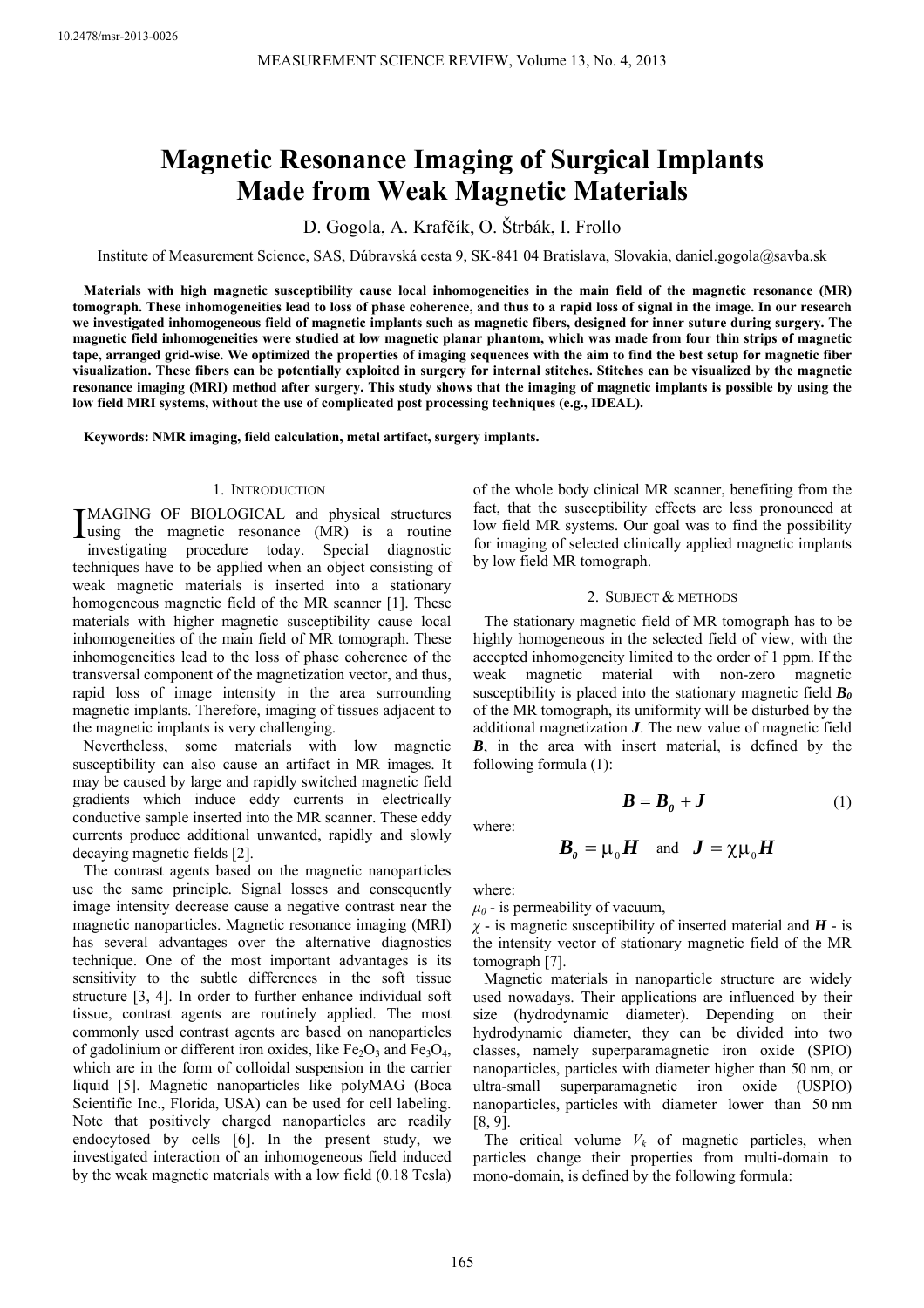$$
V_k = \frac{\ln \frac{\tau}{\tau_0} \cdot k_B \cdot T}{K}
$$
 (2)

where:

*T* – is temperature in Kelvin,

 $k_B$  – is Boltzmann constant,

*τ* – is characteristic relaxation time of material,

 $\tau_0$  – is inverted value of the maximum frequency, at this frequency material of particle reach a maximum change of the magnetic moment,

 $K$  – effective uniaxial anisotropy  $[J/m^3]$  [10].

Contrast agents can be characterized by their magnetization  $\vec{J}$  and <sup>1</sup>H nuclear magnetic resonance (NMR) relaxation values. Particle size and microstructure have influence on the magnetic and relaxation properties of colloidal suspensions of particles and affect the mechanisms of longitudinal  $T_1$  (1/R<sub>1</sub>, where R<sub>1</sub> - is longitudinal relaxation rate) and transverse  $T_2$  (1/R<sub>2</sub>, where R<sub>2</sub> - is transversal relaxation rate) proton relaxation times.

Most of clinical MR contrast agents increase the relaxation rate. Contrast agents influence both  $T_1$  and  $T_2$  relaxation times, but paramagnetic substances accelerate mainly longitudinal relaxation  $T_1$ , and produce light contrast in  $T_1$ weighted images. Superparamagnetic substances notably increases the dephasing rate or transverse  $T_2^*$  relaxation  $(T_2 + inhomogeneity of the ***B***<sub>0</sub> field) and then produce dark$ or negative contrast in  $T_2$  weighted images.

Magnetic nanoparticles coated with biocompatible polymers like dextran, polyvinyl alcohol or polyethylene glycol homogeneously diffused in carrier liquid can be applied as intravenous contrast agents. Magnetic nanoparticles together with suitable polymer may be applied into the form of implants of various shapes. One of possible applications is magnetic fibers. Thus, fibers can be used in surgery for internal stitches. These stitches can be visualized by MRI long time after a surgery.

For the purpose of simulation, thirty magnetic nanoparticles with diameters of 35 nm were arranged in the line. Each nanoparticle is represented by the small current loop. The wire of each loop is imaged like a small dot.



Fig.1. Magnetic field simulation of thirty magnetic nanoparticles, arranged in the line shape.

Magnetic field of such a constellation of magnetic nanoparticles was simulated in Matlab environment (version R2011b, Mathworks Inc., USA) and is shown in Fig.1.

For the simulation of the interaction of stationary magnetic field of the MR scanner and the magnetic nanoparticles, the cubic model equation published in [11] was used.

#### 3. RESULTS

For quantification of signal intensity at the ESAOTE Opera open-bore whole body MR scanner (ESAOTE, Genoa, Italy), custom made phantoms were used. These phantoms consisted of distilled water and different concentration of water-based ferrofluid type nanoparticles: EMG 607, made by FerroTec Corporation (FerroTec, Santa Clara, California, USA). Parameters of phantoms are summarized in Table 1.

Table 1. Properties description of the phantoms

| Sample                                  | Concentration<br>EMG607 [µg/ml] | <b>Susceptibility</b><br>of sample | Т,<br>relaxation<br>time [ms] |
|-----------------------------------------|---------------------------------|------------------------------------|-------------------------------|
| Distilled<br>water                      | 0                               | $-9.04*10^{-6}$                    | $1800 \pm 20$                 |
| Distilled<br>water $+$<br><b>EMG607</b> | 1.11                            | $4.24*10^{-5}$                     | $31.0 \pm 0.3$                |
|                                         | 2.19                            | $3.11*10^{-5}$                     | $15.2 \pm 0.2$                |
|                                         | 3.26                            | $5.58*10^{-5}$                     | $10.0 \pm 0.08$               |
|                                         | 4.30                            | $1.28*10^{-4}$                     | $8.8 \pm 0.09$                |
|                                         | 5.33                            | $1.11*10^{-4}$                     | $6.4 \pm 0.07$                |
|                                         | 6.33                            | $1.33*10^{-4}$                     | $5.2 \pm 0.05$                |
|                                         | 7.32                            | $1.44*10^{-4}$                     | $4.6 \pm 0.05$                |
|                                         | 8.29                            | $1.68*10^{-4}$                     | $4.1 \pm 0.05$                |

MR image of seven samples with magnetic fluid EMG 607 and one reference (distilled water) shows sequential decrease of intensity of the MR signal, while the concentration of ferrofluid EMG 607 increases (Fig.2.).



Fig.2. MR image of nine samples with different concentration of EMG607.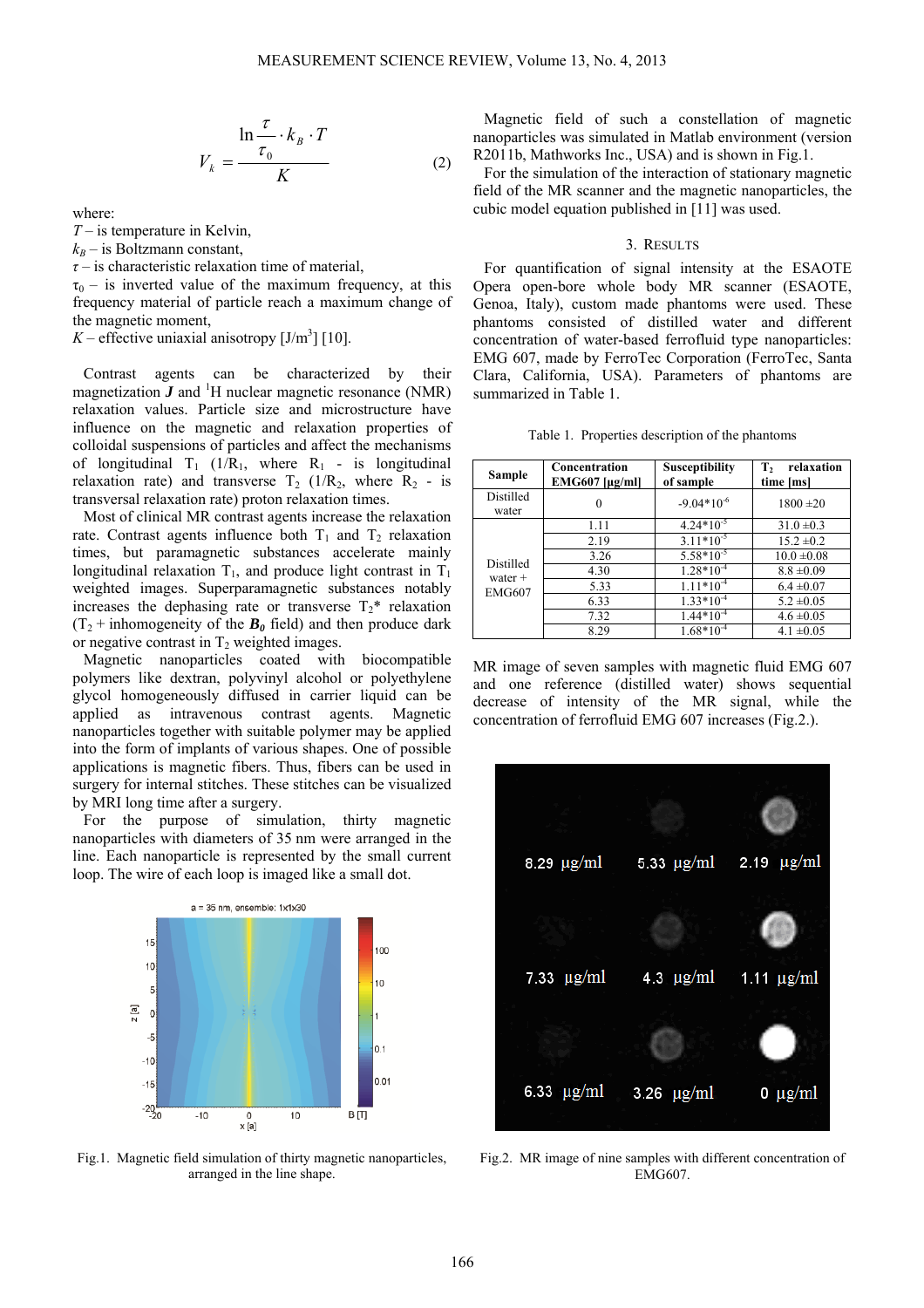Decrease of signal intensity with dependence on the concentration is shown in Fig.3.

Magnetic susceptibility of each sample was measured by the superconducting quantum interference device (SQUID) at frequency 2.8 Hz and magnetization field  $0.29$  mT<sub>pp</sub>.



Fig.3. Dependence of relative image intensity on the concentration of magnetite. The distilled water image intensity was used as a reference (100 %).



Fig.4. Dependence of magnetic susceptibility on concentration of magnetic nanoparticles in a fluid

The dependence of magnetic susceptibility on concentration of EMG 607 in water is shown in Fig.4.

In the second experiment, we investigated the properties of imaging sequences in order to find the best parameter setup using a planar phantom, as shown in Fig.5. This phantom consisted of four thin strips of magnetic tape, arranged gridwise. Two images of such a phantom were obtained using the Gradient-echo (GRE) sequence with the same setting: echo-time (TE) 10 ms, slice thickness 3 mm and different TR (left image obtained using TR 240 ms and right image obtained using TR 800 ms).

Fig.6. shows images of the post-operative elbow of the patient after a trauma. For the elbow fixation weak magnetic implants (screws) were used. These images were obtained using the spin-echo (SE) sequence with the following parameters: TE 26 ms, TR 2460 ms, slice thickness 2 mm. Parameters were optimized in order to minimize the susceptibility artifacts.



Fig.5. Images of the planar phantom, constructed from strips of magnetic tapes in the shape of grid. Both images were obtained using GRE sequence with the same TE and thickness but different TR. On the left side TR 240 ms and on the right TR 800 ms.

Fig.7. shows MR images of magnetic fibers consisting of biodegradable polymer and  $Fe<sub>3</sub>O<sub>4</sub>$  nanoparticles. It is one of the typical practical applications of the magnetic nanoparticles. Both images were obtained using the same repetition time  $TR = 500$  ms, slice thickness 10 mm, but having different echo times TE. Left image in Fig.7. was obtained using  $TE = 30$  ms and right image was obtained using  $TE = 18$  ms.



Fig.6. Images of an elbow with magnetic implants. Images were acquired using the SE sequence in sagittal plane.



Fig.7. MR Images of magnetic fiber obtained by the GRE sequence using different echo times.